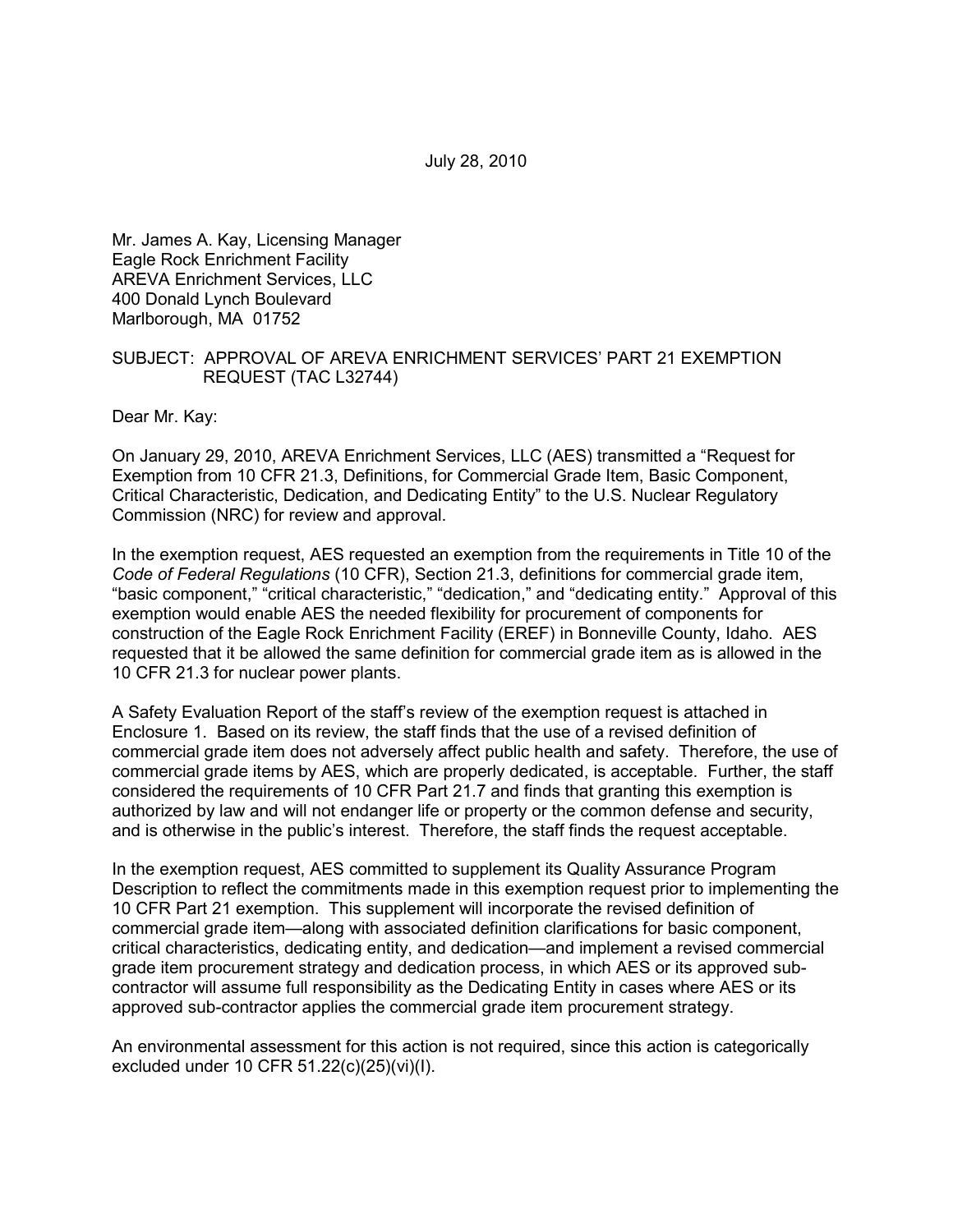In accordance with 10 CFR 2.390 of the NRC's "Rules of Practice," a copy of this letter will be available electronically for public inspection in the NRC Public Document Room or from the Publicly Available Records component of NRC's Agencywide Document Access and Management System (ADAMS). ADAMS is accessible from the NRC Web site at http://www.nrc.gov/reading-rm/adams.html (the Public Electronic Reading Room).

If you have any questions, please contact Breeda Reilly at (301) 492-3110 or via email to breeda.reilly@nrc.gov.

Sincerely,

# **/RA/ Marissa Bailey for**

Daniel H. Dorman, Director Division of Fuel Cycle Safety and Safeguards Office of Nuclear Material Safety and Safeguards

Enclosure: As stated

Docket No.: 70-7015

cc: Mr. James Curtiss, Curtiss Law Mr. Greg Harper, AES Mr. Sam Shakir, AES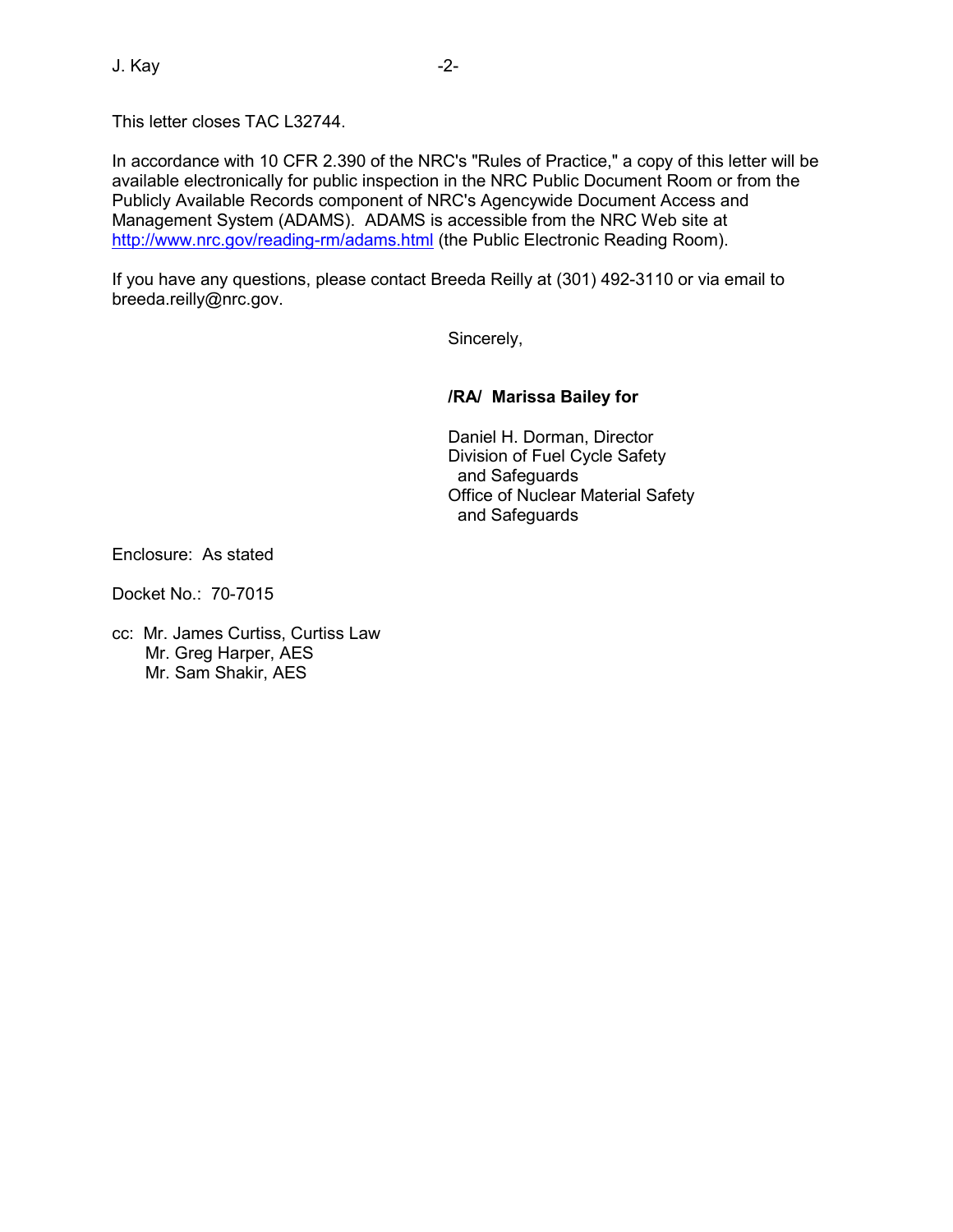In accordance with 10 CFR 2.390 of the NRC's "Rules of Practice," a copy of this letter will be available electronically for public inspection in the NRC Public Document Room or from the Publicly Available Records component of NRC's Agencywide Document Access and Management System (ADAMS). ADAMS is accessible from the NRC Web site at http://www.nrc.gov/reading-rm/adams.html (the Public Electronic Reading Room).

If you have any questions, please contact Breeda Reilly at (301) 492-3110 or via email to breeda.reilly@nrc.gov.

Sincerely,

## **/RA/ Marissa Bailey for**

Daniel H. Dorman, Director Division of Fuel Cycle Safety and Safeguards Office of Nuclear Material Safety and Safeguards

Enclosure: As stated

Docket No.: 70-7015

cc: Mr. James Curtiss, Curtiss Law Mr. Greg Harper, AES Mr. Sam Shakir, AES

| DMcIntyre, OPA<br>CHaney, NMSS<br>DSeymour, RII<br>CTaylor, RII<br>DArroyo, FCSS<br>FCSS r/f<br>TGody, RII<br>TLiu, FCSS | DISTRIBUTION:<br>MBailey, FFLD<br>SLemont, FSME | CSafford, OGC<br>JWeil, OCA | DDorman, FCSS<br>JHenson, RII | RVirgilio, FMSE<br>RTrojanowski, RII |  |
|--------------------------------------------------------------------------------------------------------------------------|-------------------------------------------------|-----------------------------|-------------------------------|--------------------------------------|--|
|--------------------------------------------------------------------------------------------------------------------------|-------------------------------------------------|-----------------------------|-------------------------------|--------------------------------------|--|

|                      |         | *via email     |            |           |               |                |  |  |
|----------------------|---------|----------------|------------|-----------|---------------|----------------|--|--|
| <b>OFFICE</b>        | AFCB    | AFCB           | <b>FMB</b> | OGC       | <b>AFCB</b>   | <b>FCSS</b>    |  |  |
| <b>NAME</b>          | JArce   | <b>BReilly</b> | _Allen*    | CSafford* | <b>THiltz</b> | <b>DDorman</b> |  |  |
| <b>DATE</b>          | 6/21/10 | 7/6/10         | 7/7/10     | 7/23/10   | 7/26/10       | 7/28/10        |  |  |
| AFFICIAL BECABB CABY |         |                |            |           |               |                |  |  |

**OFFICIAL RECORD COPY**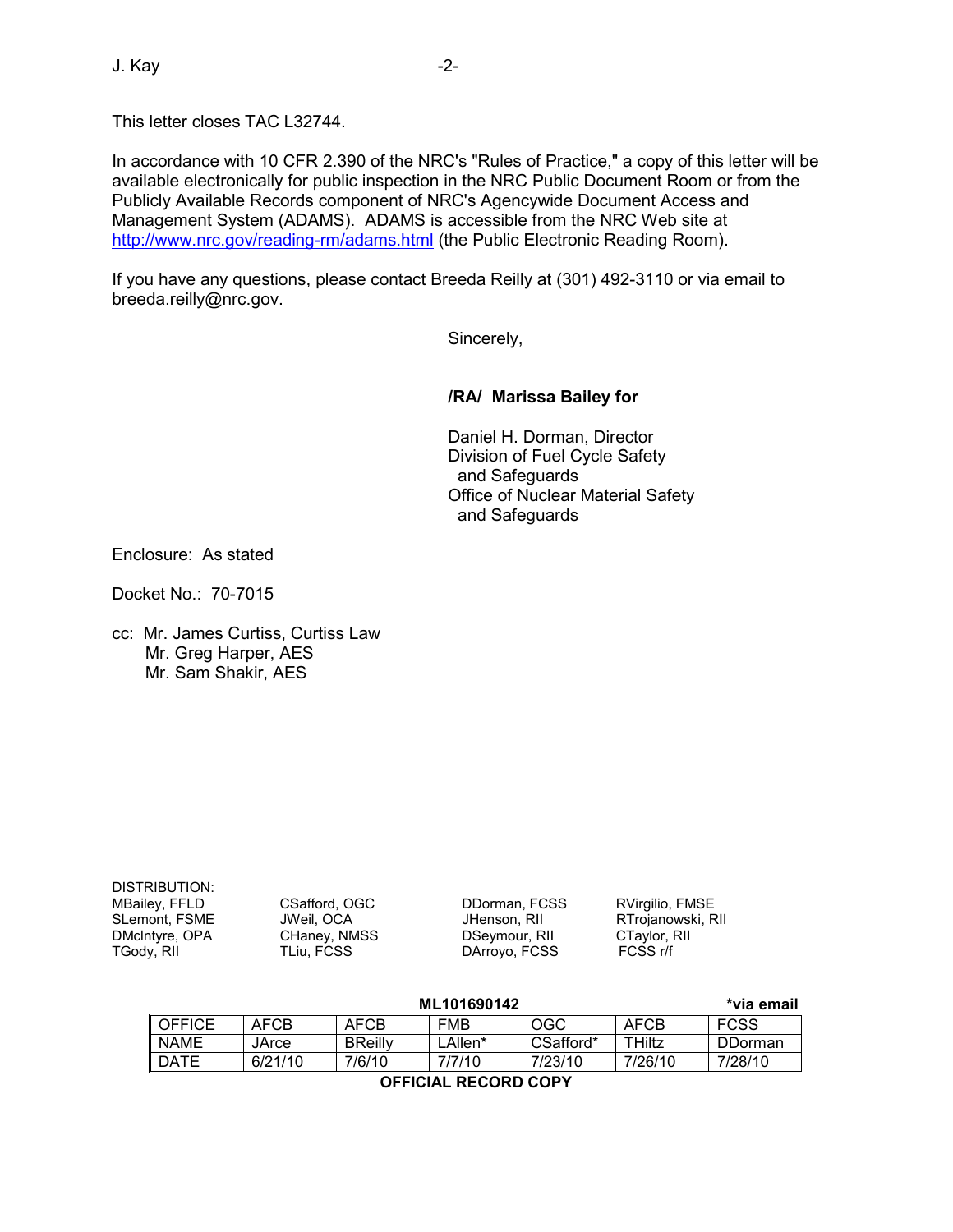DOCKET: 070-7015

LICENSEE: AREVA Enrichment Services, LLC

SUBJECT: SAFETY EVALUATION REPORT: PART 21 EXEMPTION REQUEST, DATED JANUARY 29, 2010 (TAC L32744)

### BACKGROUND

By letter dated January 29, 2010, Byproduct, Source, and Special Nuclear Material license applicant, AREVA Enrichment Services, LLC (AES), submitted a request for exemption from the definitions in Title 10 of the *Code of Federal Regulations* (10 CFR) 21.3, for commercial grade item to enable AES to more effectively procure certain unique components for its gas centrifuge uranium enrichment facility. AES's submittal includes the proposed definitions for commercial grade item, basic component, critical characteristics, dedication, and dedicating entity that AES would use in lieu of the current 10 CFR 21.3 definitions. A conference call was held on April 27, 2010, and two items requiring clarification were discussed and resolved.

#### **DISCUSSION**

AES is planning for the procurement of long-lead time components for the Eagle Rock Enrichment Facility (EREF) and wants to use the commercial grade dedication process for certain unique components.

The definition of commercial grade items in 10 CFR Part 21.3, which applies to a 10 CFR Part 70 facility, states that a commercial grade item means an item that is: (i) not subject to design or specification requirements that are unique to those facilities or activities; (ii) used in applications other than those facilities or activities; and (iii) to be ordered from the manufacturer/supplier on the basis of specifications set forth in the manufacturer's published description. The definition of commercial grade in 10 CFR 21.3 restricts AES's ability to use commercial grade dedication of items relied on for safety (IROFS). AES states in its exemption request that items (i) and (iii) stated above, are unnecessarily restrictive for defining commercial grade items and would greatly complicate and, in some cases, prohibit necessary procurement of certain components to support the design, construction and safe operation of the facility. The applicant states that the proposed definitions would allow AES to employ an equally controlled and safe approach to item procurement that is more economical. Additionally, the applicant stated that the proposed definitions will increase the flexibility to apply the definition of commercial grade item procurement strategy for equipment procurements where the equipment would not meet the definition applicable for Part 70 licensees; and in situations in which few or no suppliers are available with the U.S. Nuclear Regulatory Commission's (NRC) approved Quality Assurance (QA) Programs and Part 21 procedures.

In 1995, in response to a petition filed on behalf of nuclear power plant operators, NRC revised 10 CFR Part 21 to add more flexibility in using commercial grade items for safety-related services for nuclear power plants. See Statements of Consideration (SOC), *Federal Register*, Volume 60, page 48369 (September 19, 1995).

The NRC determined that the definition of commercial grade item previously used for nuclear power plants, which is currently in place for fuel cycle facilities, resulted in very limited use of the commercial grade item designation. To provide greater flexibility in using commercial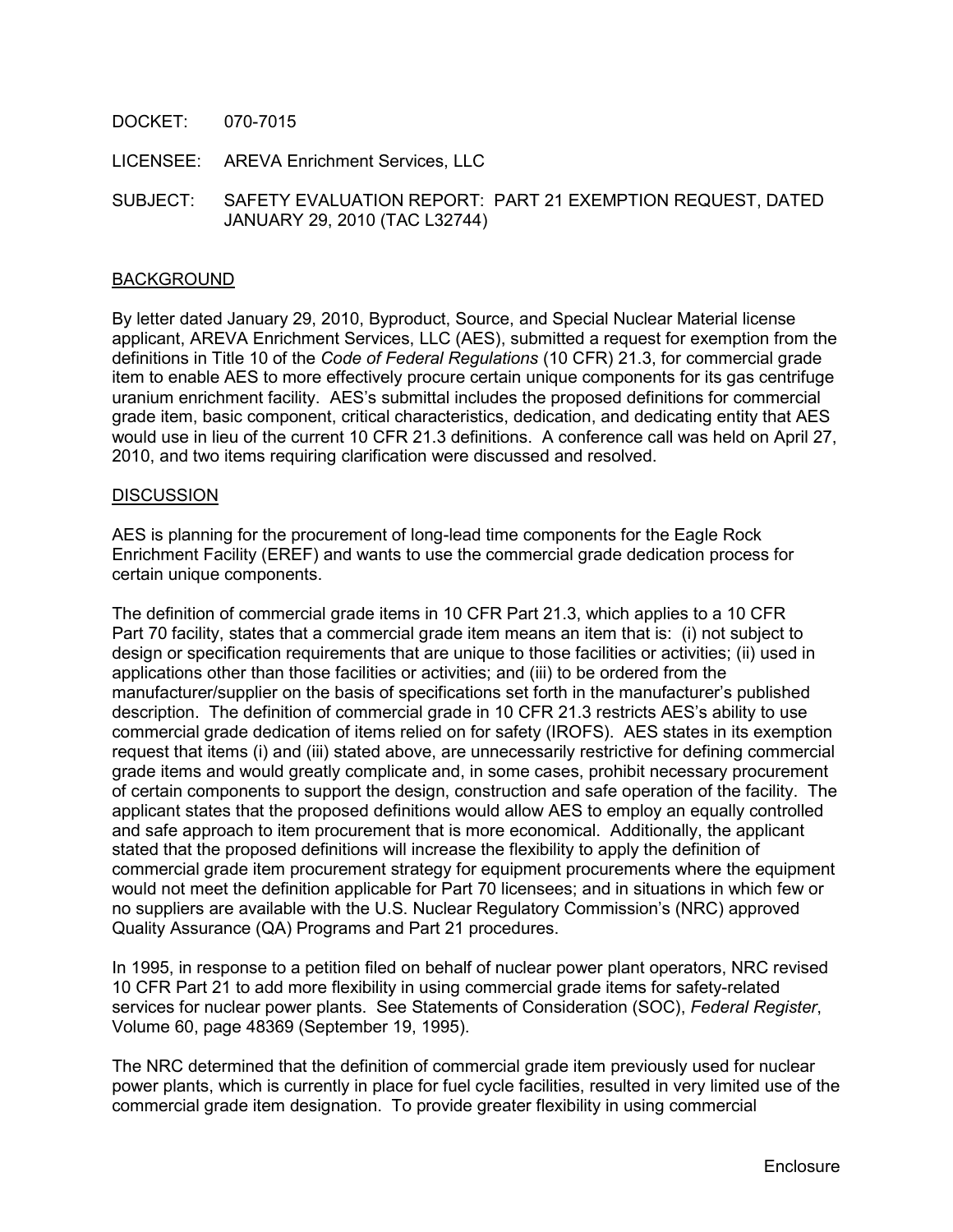grade items for safety-related service by nuclear power plant licensees, NRC replaced the previous definition with a new definition.

Additionally, the SOC stated that "for facilities licensed pursuant to 10 CFR Part 70, the existing definition is retained, although proposed revisions to Part 21 for application to these facilities and activities are under consideration in a separate rulemaking" (p. 48372).

The SOC also stated that the commercial grade item, when properly and successfully dedicated, is deemed by NRC to be equivalent in its safety function performance to the same or a similar item designed and manufactured under a 10 CFR Part 50, Appendix B, QA Program. As a Part 70 facility, EREF will not have a Part 50 QA Program; however, the EREF Quality Assurance Program Description (QAPD) was reviewed and accepted by the NRC for application to the design, construction, operation , and decommissioning of the proposed EREF in a letter dated April 8, 2010. The applicant has stated that in all cases the applicable provisions of the EREF QAPD will be used to conduct the dedication process. Therefore, the use of commercial grade items for the facility, which are properly dedicated, are deemed to be equivalent to those which would be manufactured under QA Level 1 and QA Level 2 requirements in accordance with the EREF QAPD and does not adversely affect public health and safety.

As discussed in the conference call on April 27, 2010, and referenced in the meeting summary dated May 6, 2010, AES considers all QA Level 1 IROFS and all QA Level 2 IROFS that involve hardware to be basic components. The NRC staff notes the change of the term "could" in reference to creating a substantial safety hazard to "would" in the proposed definition for basic component and does not identify a meaningful differentiation between the terms; the applicant is required to notify the NRC of any defect or failure to comply that could create a substantial safety hazard, were it to remain uncorrected.

AES has committed to revising its QAPD to specify the revised definition of commercial grade item, along with associated definition clarifications (i.e., basic component, critical characteristics, dedicating entity, and dedication).

AES proposes replacing the definitions in 10 CFR 21.2 with the following:

*Commercial grade item*: A commercial grade item means a structure, system, or component, or part thereof that affects its Items Relied on for Safety (IROFS) function that was not designed and manufactured as a basic component. Commercial grade items do not include items where the design and manufacturing process require in-process inspections and verifications to ensure that defects or failures to comply are identified and corrected (i.e., one or more critical characteristics of the item cannot be verified).

 *Basic component:* A basic component means a structure, system, or component or part thereof that affects their IROFS function that is directly procured by the licensee or activity subject to the regulations in Part 70; and in which a defect or failure to comply with any applicable regulation in this chapter, order, or license issued by the Commission would create a substantial safety hazard (i.e., exceed performance requirements of 10 CFR 70.61). In all cases, basic components include IROFS-related design, analysis, inspection, testing, fabrication, replacement parts, or consulting services that are associated with the component hardware; whether these services are performed by the component supplier or others.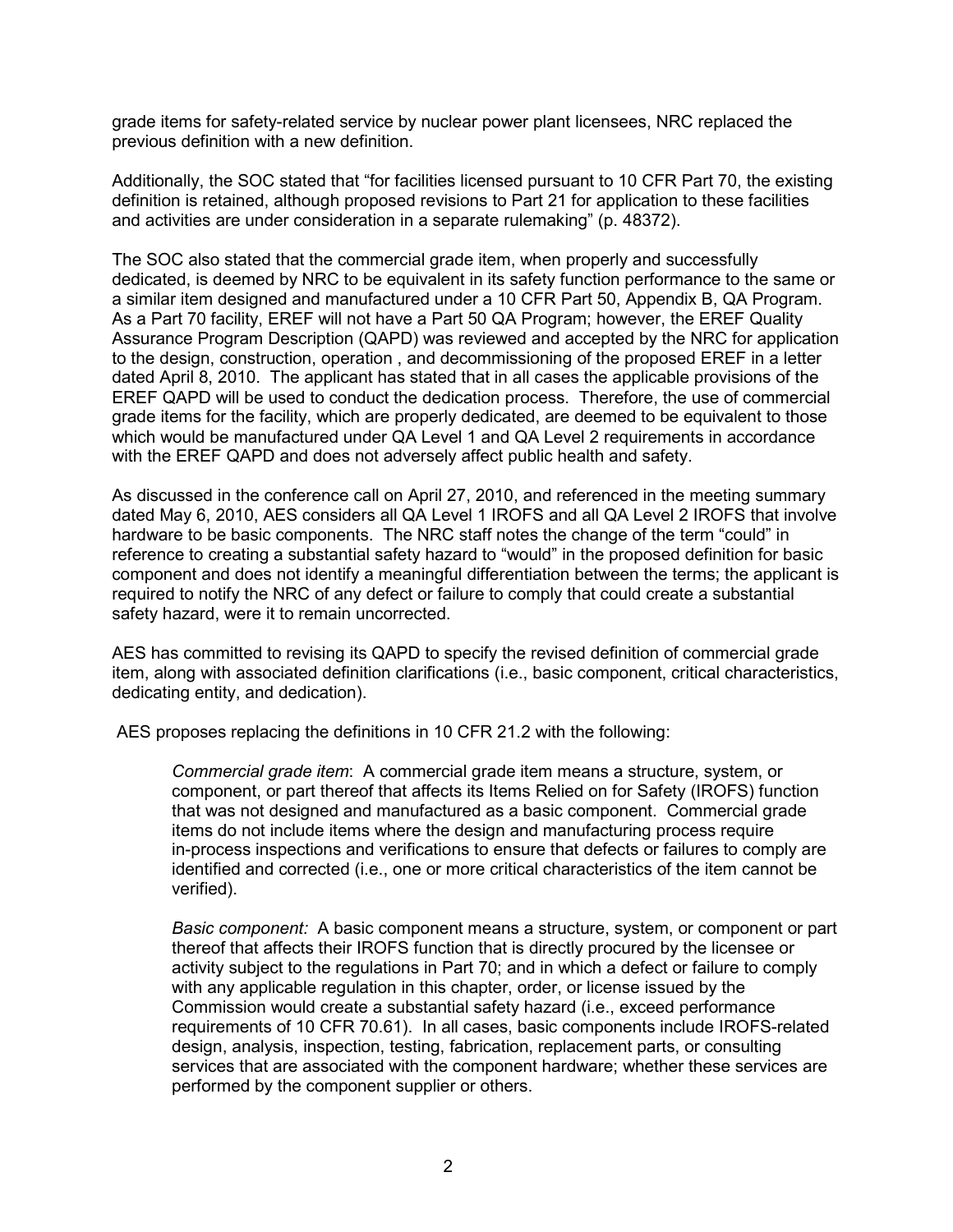*Critical characteristics*: Critical characteristics are those important design, material, and performance characteristics of a commercial grade item that, once verified, will provide reasonable assurance that the item will perform its intended IROFS function.

*Dedication*: Dedication is an acceptance process undertaken to provide reasonable assurance that a commercial grade item to be used as a basic component will perform its intended IROFS function and, in this respect, is deemed equivalent to an item designed and manufactured under QA Level 1 or QA Level 2 requirements in accordance with the EREF QAPD. This assurance is achieved by identifying the critical characteristics of the item and verifying their acceptability by inspections, tests, or analyses performed by the purchaser or third-party dedicating entity after delivery, supplemented, as necessary, by one or more of the following: commercial grade surveys; product inspections or witness at hold points at the manufacturer's facility; and analysis of historical records for acceptable performance. In all cases, the applicable provisions of the EREF QAPD will be used to conduct the dedication process. The process is considered complete when the item is designated for use as a basic component.

*Dedicating entity*: Dedicating entity means the organization that performs the dedication process. Dedication may be performed by the manufacturer of the item, a thirdparty dedicating entity, or the licensee itself. The dedicating entity, pursuant to Section 21.21(c) of this part, is responsible for identifying and evaluating deviations, reporting defects and failure to comply for the dedicated item, and maintaining auditable records of the dedication process. In cases where the Licensee applies the commercial grade item procurement strategy and performs the dedication process, the Licensee would assume full responsibility as the dedicating entity.

Further, AES has committed to do the following: "In cases where AES or approved subcontractors applies the commercial grade item procurement strategy and performs the dedication process, AES or its approved sub-contractor would assume full responsibility as the dedicating entity." These commitments are integral to successful performance of a commercial grade dedication process.

Prior to implementing the above commercial grade procurement strategy and dedication process, the applicant has committed to supplement its QAPD to reflect the commitments made in the exemption request dated January 29, 2010. The applicant shall submit the revised QAPD to NRC.

# ENVIRONMENTAL REVIEW

The NRC staff has determined that the changes are administrative in nature. The regulation in 10 CFR 51.22(c) (25)(vi)(I) allows for a categorical exclusion if the following requirements have been satisfied:

- (i) There is no significant change in the types, or significant increase in the amounts, of any effluents that may be released offsite;
- (ii) There is no significant increase in individual or cumulative occupational radiation exposure;
- (iii) There is no significant construction impact ; and
- (iv) There is no significant increase in the potential for, or consequences from, radiological accidents.